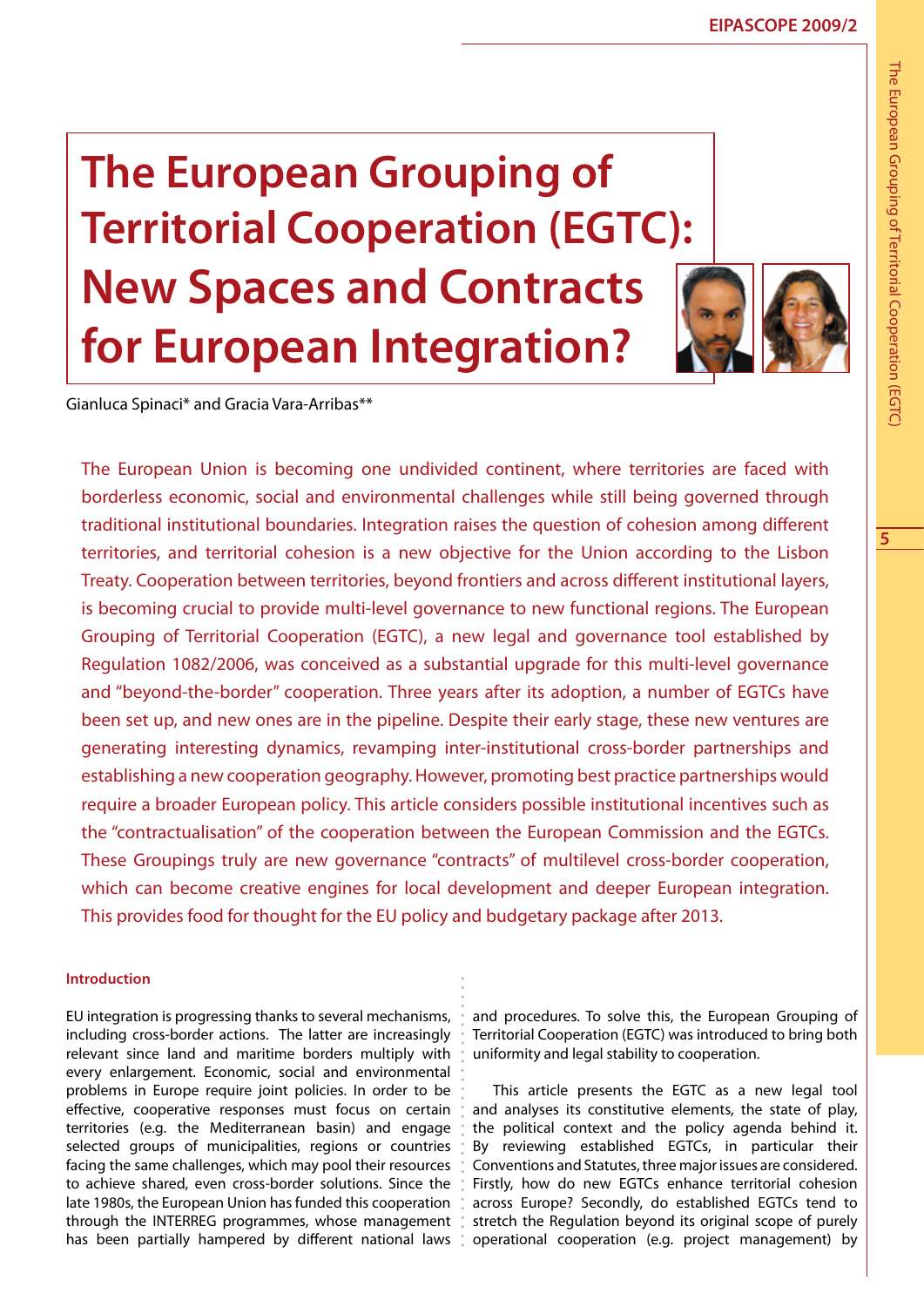#### **www.eipa.eu**

fostering political cooperation (e.g. policy making, external relations and lobbying)? Thirdly, which action on the ground and institutional incentives can make the EGTC a better lever for EU integration?

#### **The EGTC, constitutive elements and the state of play**

The concept of the European Grouping of Territorial Cooperation (EGTC) was set out in 2006 (Regulation 1082/2006), under the pressure of border regions in particular, who were calling for a stronger legal foundation for their cooperation, often based on certain civil law agreements, differing widely across Europe. The EGTC Regulation offers them a European law-based tool for the first time, endowed with both EU-wide scope and of a potentially indefinite duration.

Unlike its predecessors (such as Euroregions and working communities), EGTCs allow, within the same cooperative structure, the interaction of different institutional levels in a new form of multilevel governance, where more stakeholders can participate than before: regional and local authorities, Member States, and all those public or private entities (universities, chambers of commerce, foundations, etc.) that are subject to public procurement rules.<sup>1</sup> It allows them to interact on a regional (not only cross-border) basis. It establishes a legal personality, with binding decisions in potentially remarkably large territories over a wide range of cooperation areas. The legal personality enables it to have a budget and its own managing organs, the capacity of employing staff, holding property, to actively participate in legal proceedings, as well as the "EU legitimation" to promote cross-border, transnational and interregional cooperation. This legal stability reinforces decision-making among the partners, their position in interaction with the EU institutions, their possibilities for launching or improving their international position and the effective management of cooperation programs and projects.

In fact, the EGTC was designed to facilitate the implementation of programmes and projects co-financed by the structural funds. But it can also develop other forms of territorial cooperation without Community funding or carry out actions relating to Community policies other than structural policy.<sup>2</sup> Member States may decide on regime applicable to these groupings (either public or private), the notification procedures for setting up or joining an EGTC, as well as, to a certain extent, the cooperation tasks potentially accessible to EGTC members.

The Regulation triggered a lively debate, since the EU was for the first time "legislating" on the governance and legal structures of regional policy, rather than on usual (and important) business such as the provision of a multi-annual plan and financial framework.3

Implementation is slowly taking off. Most Member States adopted the implementing legislative and/or administrative provisions after the given deadline, whereas a few others are still not complying.<sup>4</sup> However, the commitment of regions and local authorities is ensuring progress in the field. Two years after the full application of the Regulation (1/8/2007), a number of EGTCs have been set-up.

The first EGTC, Eurometropole Lille-Kortrijk-Tournai (FR/BE), was set up on 21 January 2008, half a year after the Regulation entered into force. This early establishment, prior also to the adoption of national provisions, was possible thanks to strong political commitment. Apart from this case, the setting up of EGTCs suffered from the delayed adoption of national rules. The second establishment was in October 2008 and five others took place before March 2009. Those to be established during 2009 include two large Euroregions, Pyrenees-Mediterranean and Alps-Mediterranean, and the Eurodistrict Strasbourg-Ortenau.

So-far, EGTCs tend to emerge on the same borders (France-Belgium, Spain-Portugal, Hungary-Slovak Republic) and often in adjacent or overlapping areas, probably because of the adoption of EGTC national provisions on both of the bordering countries, the pre-existence of bilateral cooperation agreement(s), as well as the stimulating local competitive effect of neighbour EGTCs.

The Annex provides a list of formally established EGTCs, those expected to be established, and those under consideration (non-exhaustive list), at the time of writing of this article (June 2009).

## **The political context and the policy agenda behind the EGTC Regulation**

During the last decade, territorial cooperation has been gaining political prominence and an operational upgrade. The need for an appropriate organizational "legal" structure emerged and the Committee of the Regions<sup>5</sup> prompted the Commission to present a proposal in 2004, which became Regulation 1082/2006 establishing the EGTC. In order to understand its emergence and aims, it is essential to consider the policy agenda and political context behind it, which essentially are the following:

- 1. the emergence of territorially-based EU policies under the new Treaty objective: territorial cohesion;
- 2. the increasing involvement of sub-national government in EU policy-making and the evolving Commission agenda around it;
- 3. the consolidation of territorial cooperation as an element of EU integration.

The latest enlargements of the Union have given it a certain spatial unity, in line with our continent's geography. Europe has consequently started to think about its territory (spatial development) and the Lisbon Treaty sets the new objective of ensuring territorial, in addition to economic and social cohesion within the EU.<sup>6</sup>

So far economic and social cohesion has been ensured through EU actions aimed at filling development gaps in terms of income per capita and employment rate or unemployment rate. Territorial cohesion would additionally mean addressing the diversity of our territories (e.g. natural specificities, population distribution, degree of connectivity, etc.) in order to ensure EU sustainable development. For example, one could channel resources into highpotential territories to ensure better interconnection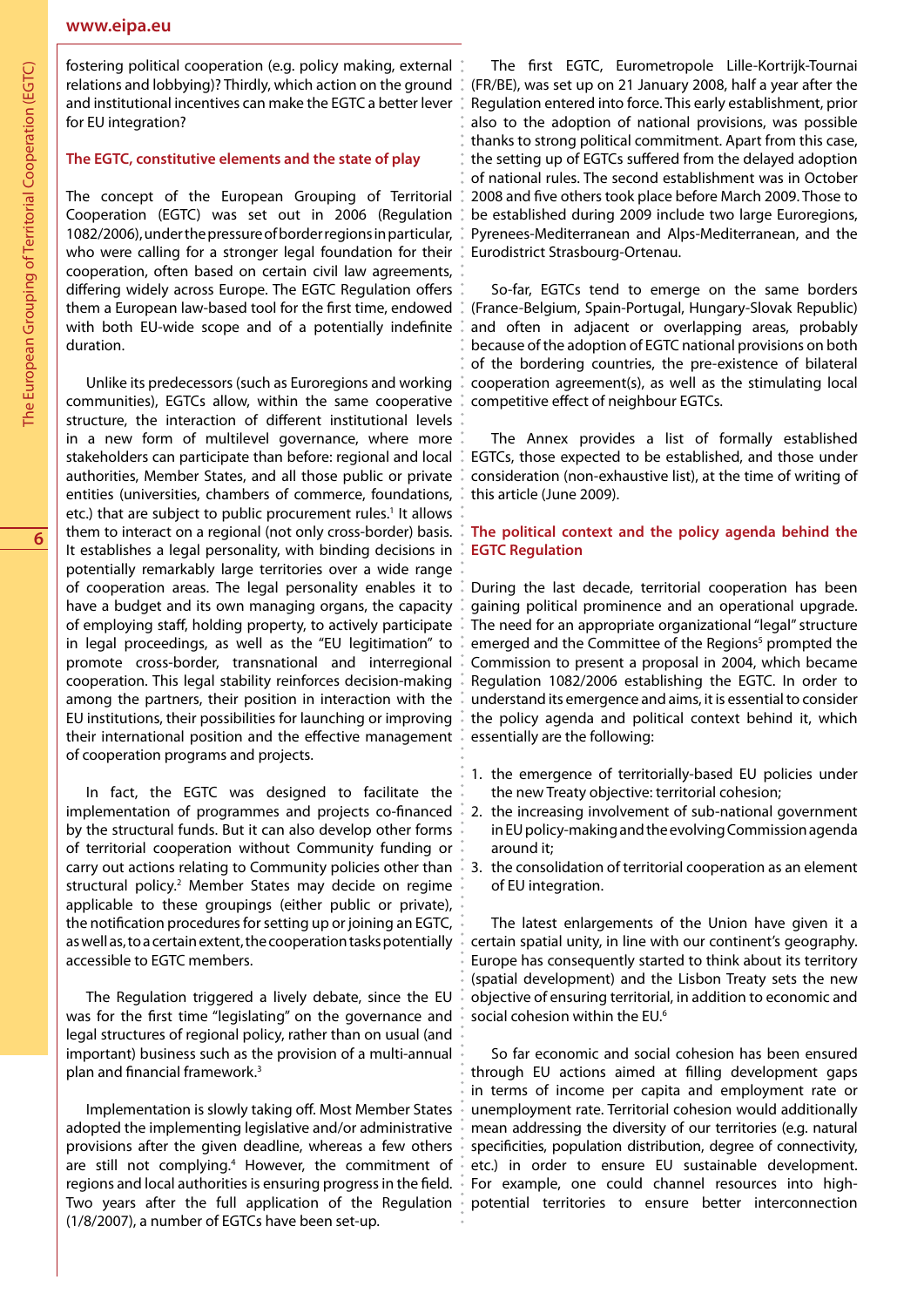between the strongest and the weakest territorial spots. This would require a closer inter-institutional coordination of thematic policies in a given territory as well as a possible upgrade of spatial planning for Community policies, with an enhanced role for the EU and the regions compared to the current inter-governmental practice.<sup>7</sup> Appropriate set-ups for shared territorial governance are thus clearly in demand. On this the EGTC Regulation, as the first-ever EU piece of legislation explicitly addressing territor,<sup>8</sup> is a forerunner in supporting territorial cohesion through an innovative multilevel governance format. We will therefore consider how EGTCs will enhance territorial cohesion across Europe.

Furthermore, the EGTC Regulation must be read in conjunction with the increased involvement of sub-national government in EU policy-making. This development, albeit slow, is progressive and is based on regionalisation and decentralisation trends at national level, the increased allocation of competences and resources to the sub-state level,<sup>9</sup> as well as on major EU policies which, like cohesion policy, require implementation at sub-state level.

Efforts have been made to enhance the role of the regions in Europe. The European Commission, through the White Paper on European Governance (2001) and the subsequent Mandelkern report on Better Regulation, highlighted the importance of coordination between the local, regional and EU levels in order to ensure Europe-wide regulation of the highest possible quality. Governance stands for the diffusion of control and cooperation across levels and sectors. The "regionalist" agenda was also driven by the large and often legislatively powerful regions, which did not want to sit on the bench in EU decision-making, while a number of new small-sized Member States were gaining access to enlarged EU Institutions. The adoption of the EGTC Regulation is itself a case of local and regional powers achieving, through EU policy-making, their claim for a greater legitimacy to be ascribed to their cooperation. Therefore this article investigates whether the established EGTCs are stretching the Regulation beyond its original scope of purely project-  $\sqrt{s}$ 

#### **Figure1: EGTCs under establishment in the Mediterranean basin**

based cooperation, aiming at gaining higher legitimacy for political cooperation.

The two forces of territorial cohesion and the rise of sub-national governments, build on the consolidation of territorial cooperation as more effective vehicle to develop real cross-border regional initiatives, compared to intergovernmental cooperation. "International recognition" of this phenomenon came already in the 1980s through the Council of Europe's Madrid Convention, opening the path for cross-border cooperation and for innovative structures.<sup>10</sup> But this process has partially been hampered by dependence on intergovernmental deliberations and the emergence of a strong EU policy for territorial cooperation, via the INTERREG Community Initiative. Negotiation on the 2007-13 financial package confirmed cohesion policy as a main pillar of EU action, and consolidated the INTERREG Initiative (20 years old in 2009) into one of its three main Objectives.

We are now at a turning point. New institutional mandates and a new agenda for Europe 2020 are currently being shaped. The Lisbon Treaty and the EU budget revision will open the way to reform the whole EU policy framework. Key to it are the question of how place-based policies<sup>11</sup> can be combined with sectoral policies and how different levels of governments should interact to reinforce the European integration process at both local and European level. As the third issue, the article identifies some actions on the ground and EU incentives to make EGTC better fit for this purpose.

#### **How do EGTCs enhance territorial cohesion across Europe?**

Although the definition of "territorial cohesion" is being debated,12 some objectives are not controversial: boosting territorial cooperation through new functional macroregions; ensuring territorial cohesion both within the strongest territories of Europe as well as between these territories and the continent's weakest areas; and focusing policies according to different territorial formats. Early established EGTCs seem to meet these three objectives.



Note: Established: 1) Amphictyony; Expected to be established: 2) Euroregion Pyrenees-Mediterranean, 3) Euroregion Alps-Mediterranean; Envisaged: 4) EURIMED – Mediterranean Islands, 5) Adriatic Euroregion; 6) network of small islands.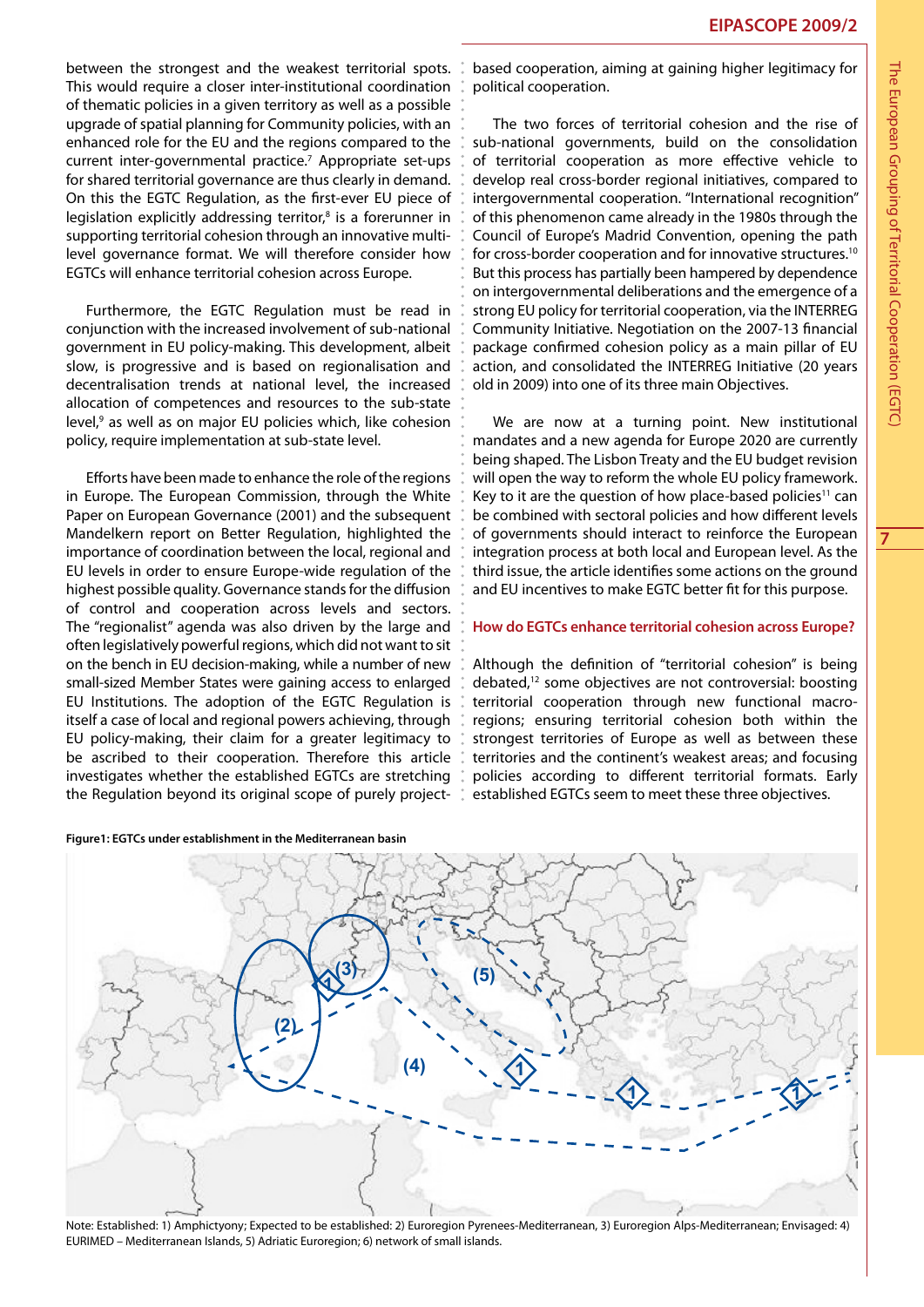## **www.eipa.eu**

Firstly, through the EGTC, a new territorial cooperation scale is emerging: the functional macro-region. This goes beyond the traditional cross-border neighbourhood (150 km from border as ruled within structural funds) and is more focused than large transnational cooperation basins (e.g. the whole North-West Europe), as negotiated between national governments. These functional macro-regions are rather defined bottom-up on the basis of common needs, assets and a dense agglomeration of shared policy making. For example, the Mediterranean basin is experiencing such an emergence of EGTCs as new functional cooperation hubs, aimed at better structuring the specific territories and, contemporaneously, the larger basin. The current EU experimentation of integrated basin strategies (e.g. Baltic Sea Region, Danube River Basin, and to a certain  $\sqrt[8]{ }$ 

extent the Union for the Mediterranean) and their concrete action plans could serve indeed to map out those areas where EGTCs can contribute substantially.

Through the EGTC, a new territorial cooperation scale is emerging: the functional macro-region.

Secondly, the emerging "EGTC geography" looks conducive to a more balanced development of the EU territory. Taking the well-known "Blue Banana"13 as reference for the territorial backbone of Europe, we find (projects of) EGTCs which potentially can:14

- 1. bring coordination to its core territories, e.g. Grande Region, Strasbourg-Ortenau;
- 2. enhance the European position and the urban-rural interconnection of its internal weakest spots, e.g. West Vlandereen/Flandres-Dunquerque-Côte d'Opale and Eurometropole Lille-Kortrijk-Tournai versus the London-Paris-Brussels triangle;
- 3. extend its reach, e.g. towards the Mediterranean Arc, see Euroregion Alps-Mediterranean, Euroregion Pyrenees-Mediterranean;
- 4. pool the distinctive and dispersed territorial resources available at the periphery, e.g. Galicia-Norte Portugal, Duero-Douro, Amphictyony, Ister-Granum, Karst-Bodva.

Thirdly, EGTCs are applicable to a variety of territorial formats, e.g.:

- 1. large-scale Euroregions (Galicia-Norte Portugal, Pyrenees-Mediterranean, Alps-Mediterranean), of between 50,000 and 100,000 km<sup>2</sup>, with 5 to over 15 million inhabitants;
- 2. medium-scale inter-provincial regions (Eurometropole Lille-Kortrijk-Tournai, Eurodistrict Strasbourg-Ortenau, Ister-Granum, West Vlandereen/Flandres-Dunquerque-Côte d'Opale, Duero-Douro), of between 2,000 and 10,000 km<sup>2</sup> with up to 2 million people;
- 3. small-scale cross-border or inter-municipal cooperation (Karst-Bodva, 53 km<sup>2</sup> with around 2,000 people, or Amphictyony).

#### **Are established EGTCs stretching the Regulation beyond its original scope of purely operational cooperation, fostering political cooperation?**

Although the evidence is not conclusive, some early signals indicate a positive answer.

The Regulation itself makes a wide range of tasks potentially available to EGTCs, despite its wording may appear somehow "timid" on this point. The legislator's main concern was to keep functional cooperation, in particular structural funds management, as the main raison d'être of the new tool.<sup>15</sup>

However, because of existing cooperation arrangements, amongst others, local and regional authorities are moving to a different agenda. The first EGTCs are marked by a higher level of political engagement and ambition, which are perceived as constituting a substantial shift in terms of EU recognition and international positioning of "local" cooperation, providing an opportunity to enhance territorial governance (organisation of relationships among policy-

makers and stakeholders) at large.

Table 1 illustrates the horizontal objectives and cooperation themes as emerging from EGTC Conventions.

At first sight, Conventions appear to confirm that EGTCs are vehicles for operational cooperation in key themes for territorial development and for structural funds' management. However, as broad partnership "contracts", they also reveal a willingness to enhance political cooperation and multilevel governance across borders and beyond, promoting the external representation of shared interests, rather than purely adopting a project-oriented logic.

This is clear from some of the Conventions: they state as objectives the reinforcement of internal political cohesion and the promotion of interests within EU and national institutions. This is not called for by the Regulation; they foresee the figure of a President, and of a Bureau which is not expressly indicated in the Regulation;<sup>16</sup> some of them profile the role of their representative (office) in Brussels;<sup>17</sup> some decide to sign their EGTC Convention in Brussels within a high-level institutional and political context.<sup>18</sup>

This level of ambition is more evident in the multi-purpose EGTCs set-up so far. However one should also consider monothematic EGTCs, where operational cooperation is likely to prevail and which could become valid interfaces to deliver major EU policies. There are EGTCs under preparation which would deal with cross-border health (Hôpital de Cerdagne) or with cross-border protected natural areas (joint alpine park Italy-France: Parc National Mercantour and Parco Regionale Alpi Marittime). In this regards, EGTCs can effectively implement EU thematic programmes (transport, energy, research, innovation, climate, environment, learning, etc.). $19$ 

#### **Which actions on the ground and institutional incentives can make EGTC a better lever for EU integration?**

If the EGTC is to bring added value to EU integration, it should succeed in creating the right conditions for sustainable territorial cooperation which delivers results beyond shortterm planning. Long-term EGTC cooperation implies setting up an ongoing cost-benefit analysis on establishment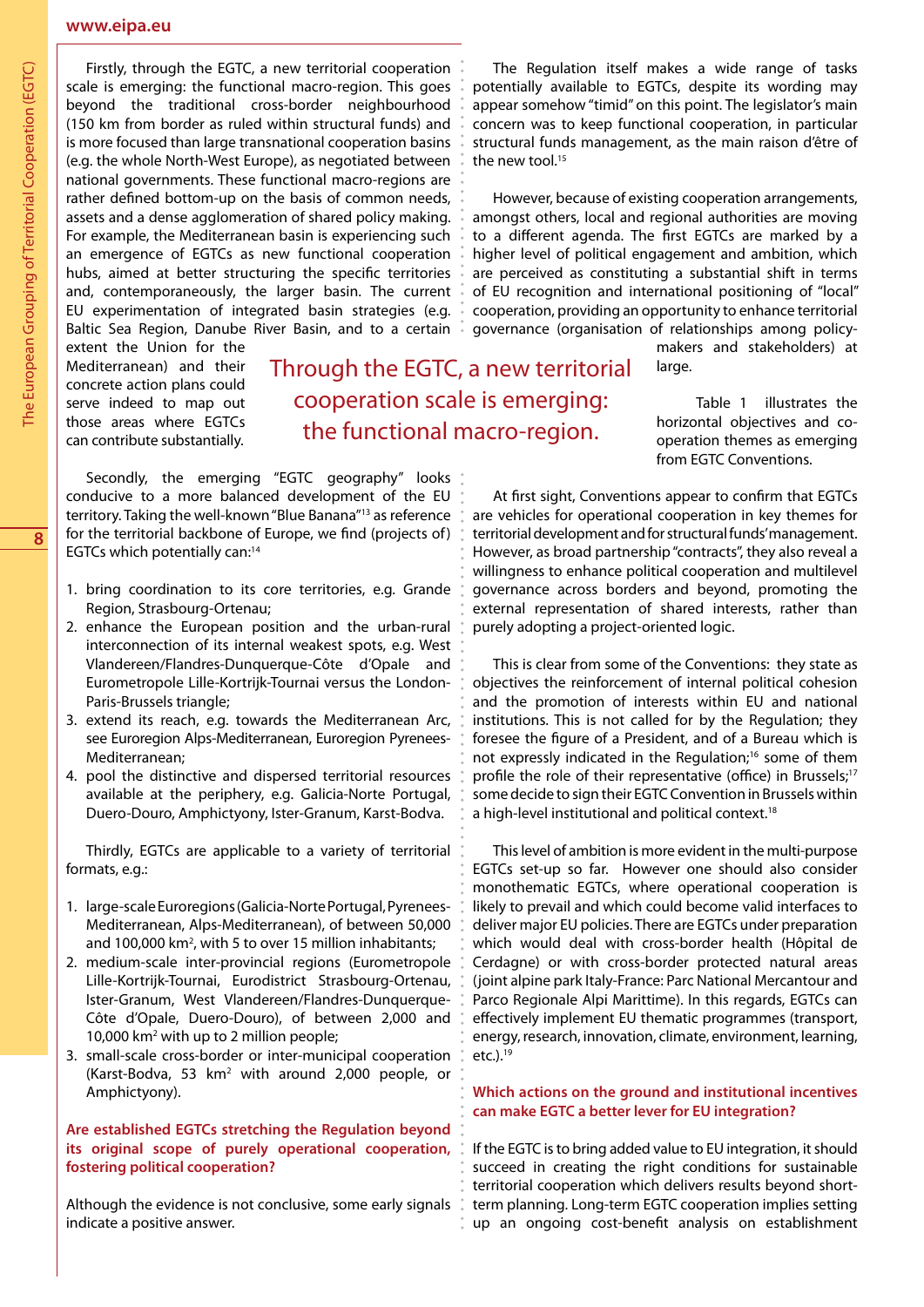#### **Table 1: EGCT Conventions**

| <b>EGTC</b>                                   | <b>Horizontal objectives</b>                                                                                                                                                                 | <b>Cooperation themes</b>                                                                                                                                                                                                                               |  |  |  |
|-----------------------------------------------|----------------------------------------------------------------------------------------------------------------------------------------------------------------------------------------------|---------------------------------------------------------------------------------------------------------------------------------------------------------------------------------------------------------------------------------------------------------|--|--|--|
| Eurometropole<br>Lille-Kortrijk-Tournai       | • Dialogue and political debate<br>• Cross-border cohesion<br>• Project development<br>• Ease daily life of inhabitants                                                                      | • Transport<br>• Urban ecology<br>• Highways                                                                                                                                                                                                            |  |  |  |
| Ister-Granum                                  | • Regional development<br>• Economic and social cohesion                                                                                                                                     | · Territorial cooperation programmes/ projects                                                                                                                                                                                                          |  |  |  |
| Galicia-Norte Portugal                        | • Territorial cooperation<br>• Economic and social cohesion<br>• Sustainability                                                                                                              | • Transport and cross-worder accessibility<br>• Maritime sector<br>• Competitiveness (SMEs)<br>• Environmental protection, urban sustainable<br>development                                                                                             |  |  |  |
| Amphictyony                                   | • Territorial cooperation<br>• Freedom, democracy, justice,<br>security and protection of the<br>environment<br>• Economic and social cohesion<br>• Exchange of information and<br>knowledge | • Programmes funded by EU or not<br>· Scientific cooperation<br>· Data banks, ICT<br>• Cultural heritage<br>• Participation of social and local entities                                                                                                |  |  |  |
| Karst-Bodva                                   | • Territorial cooperation<br>• Economic and social cohesion<br>• Infrastructure development                                                                                                  | • Programmes funded by EU<br>• Competitiveness (SMEs)<br>• Tourism and cultural heritage<br>• Environmental protection, communal and<br>rural areas<br>• Transports, ICT, water supply, energy systems,<br>communal and industrial waste management     |  |  |  |
| Duero-Douro                                   | • Territorial cooperation<br>• Economic and social cohesion                                                                                                                                  | • Programmes co-financed by EU<br>• Public works<br>• Rural employment, environmental protection<br>• Social infrastructure<br>• Communication and IT, competitiveness<br>• Research, innovation and development<br>· Tourism, common cultural heritage |  |  |  |
| West-Flanderen - Dun-<br>querque-Côte d'Opale | • Territorial cooperation<br>• Political representation<br>• Representation in other fora                                                                                                    | Not specified                                                                                                                                                                                                                                           |  |  |  |
| Euroregion<br>Pyrenees-<br>Mediterranean*     | • Territorial cooperation<br>• Common projects and others<br>beyond territorial boundaries<br>• Economic and social cohesion<br>• Sustainability                                             | · Technological innovation, research, training,<br>culture, tourism<br>• Admin, judicial, economic cooperation                                                                                                                                          |  |  |  |
| Euroregion<br>Alps-Mediterranean*             | • Horizontal politics<br>• Institutional coordination<br>• Sustainability                                                                                                                    | • Transport, research, innovation<br>• Environmental protection<br>• Culture, tourism, education, training                                                                                                                                              |  |  |  |
| Eurodistrict<br>Strasbourg-Ortenau*           | • Policy impulsion and lobbying<br>• Project management<br>• Political representation<br>• Sustainability                                                                                    | • Spatial planning<br>· Bilingualism, cross-border cultural space<br>• Common infrastructures, public services<br>· Support to socio-economic networking<br>• Promotion of Strasbourg as EU capital                                                     |  |  |  |
| * EGTCs close to being established            |                                                                                                                                                                                              |                                                                                                                                                                                                                                                         |  |  |  |

Source: Authors' analysis of EGTCs' (draft) Conventions

governance system within the articulated set of EGTC bodies and between constituting members, a successful operational launch,20 an effective planning and programme/ project implementation.

In our view, EGTC members should aim to increase the level of cohesion, effectiveness and efficiency of their  $\overline{\phantom{a}}$ cooperation, through some fundamental actions:

- and future development options, a clear definition of the 1. integrated territorial planning and the targeting of relevant basins of intervention, including interconnection with those territories neighbouring the cooperation area; $^{21}$ 
	- 2. focusing on policies with a clear impact on citizens and for which the constituting members have substantial competences, e.g. infrastructure and provision of services of general interest;
	- 3. rationalisation and the pooling of initiatives, human and financial resources;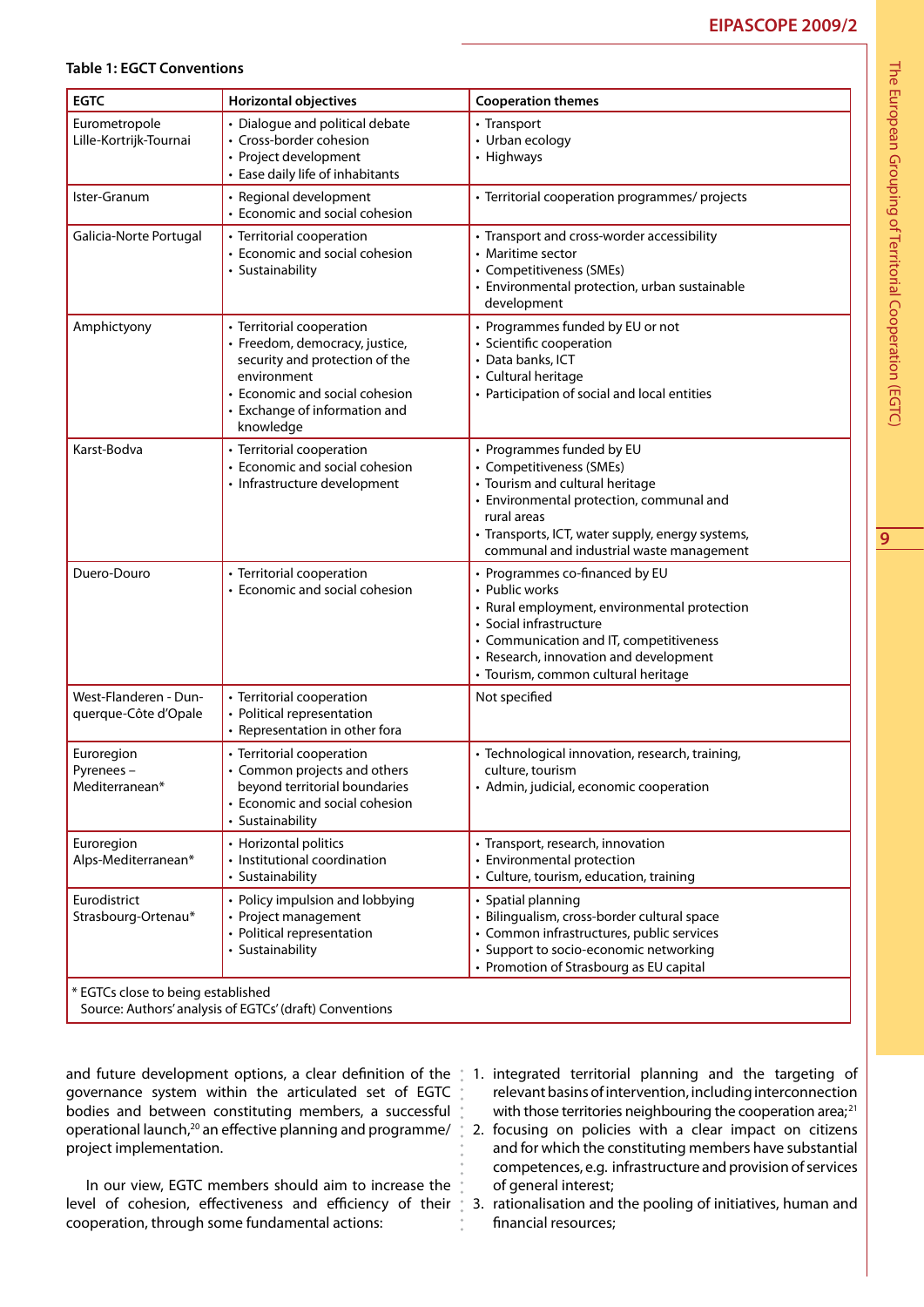- 4. a sustainable financial framework, through adequate modelling of a mix of members' fees, service revenues, loans, fund-raising, and public-private partnerships;
- 5. proper "association" of economic and social partners;
- 6. interaction with other (EGTC) cooperation initiatives within the same territory or in the neighbourhood.<sup>22</sup>

Assuming that the EGTC (partnership) works properly at local level, institutional incentives at higher level can only reinforce it. EU and national Institutions, which decided to adopt the EGTC Regulation, are now expected to fully leverage it. How? Firstly, by acknowledging the political commitment of local and regional actors to legally bind their  $\ddot{\bullet}$ 

cooperation within an EU context. Secondly, by setting a proper policy offer, including innovative proposals for EGTC applications and financial incentives to fully promote the EGTC potential, under cohesion policy<sup>23</sup> as well as

We could envisage the "contractualisation" of the cooperation between the European Commission and the EGTCs.

in fields like the environment, energy, rural development, transport, innovation, health, civil protection, etc.

In line with the above, and in order to promote a clear territorial impact of the EU law provisions, the idea of targetbased contracts could be revamped. This idea takes us back to the White Paper on European Governance (2001) and the Commission's proposal on target-based tripartite contracts between the Commission, the States and the regional or local authorities as a flexible means of considering specific contexts when drawing up and implementing Community policies.24

#### **Why a "contract" between the European Commission and an EGTC?**

One could envisage the "contractualisation" of the cooperation between the European Commission and the EGTCs for achieving certain objectives, with higher targets agreed, a tighter timetable set or experimental actions foreseen.<sup>25</sup> An example could be the "enhanced" compliance of EU law (e.g. a Directive) or experimentation of EU policy (e.g. local strategy for growth and jobs, "low-carbon" cities and regions, integrated labour markets, etc.) at the level of the macro-region, cross-border conurbation or cross-border natural area, aiming at a more coherent and timely implementation on both sides of the border, also through experimental actions.<sup>26</sup>

Contractualising this cooperation would take the idea of tri-partite contracts back to the initial bilateral approach, without challenging the principle of Member State responsibility for implementing Community policies. This could address some of the difficulties experienced and shape a more feasible contract with a very specific purpose and well-defined agenda.28 Such a contractualisation would legitimise and boost the role of the sub-state level in "beyond-the-border" policymaking and finally help to overcome those difficulties still existing in a given crossborder cooperation.

Cohesion policy could provide another incentive, fostering the macro-regional EGTC cooperation within the :

existing regulatory framework. This could be done through several means. Existing management authorities (under the convergence, competitiveness or cooperation objectives), could delegate (sub)-programmes to EGTCs; or territorial authorities could co-finance EGTC cooperation through funds allocated to their national or regional programmes (Art. 37(6) of the general Structural Funds Regulation No. 1083/2006).<sup>29</sup>

Assuming that this vision is agreed upon, what lies ahead? The European Commission is expected to report on the EGTC Regulation (ex. Art. 17) to the European Parliament and Council by 2011 at the latest. At that time,

> it will first report on the state of play of established EGTCs and eventually formulate proposals for revising the Regulation in those areas where shortcomings have been detected. Possible improvements include

streamlining EGTC establishment procedures, which are still too heavily affected by a scattered panorama among Member States; thereby facilitating the participation of partners from Third countries and of private actors.

The EGTC cannot solve all the issues related to the administrative asymmetry between and within Member States, however it can be a valuable common playing field to start tackling these issues from the ground, especially when a critical mass of EGTCs will be reached. To achieve that, the EU and national institutions should provide better information on the range of applications available. In particular, the European Commission could submit a comprehensive roadmap for the further exploitation of territorial cooperation through the EGTC, bridging the existing experience with a forward-looking EU policy offer.<sup>30</sup>

## **Conclusions**

At this early stage of its implementation, the EGTC has shown more potential than achievements, creating a new dynamism which could be beneficial both for territorial cooperation and European integration.

EGTCs are slowly drawing up a new legally stable cooperation geography, which could help achieve greater territorial cohesion across Europe. Thanks to their differentiated geographical scope, EGTCs can better interconnect the strongest and weakest spots within core areas of Europe, as well as link up the core backbones of European territory and better agglomerate the most peripheral areas. Moreover some EGTCs are about to shape new functional macro-regions, going beyond traditional cross-border cooperation.

It is too early for conclusive evidence, however the first EGTCs indicate that stable cooperation requires putting strong political commitment and institutional recognition, at all levels, before a project or programme-driven agenda. In this sense a number of EGTCs are likely to profile themselves as new inter-institutional governance platforms, besides acting as project-delivery vehicles.

The European Grouping of Territorial Cooperation (EGTC)

The European Grouping of Territorial Cooperation (EGTC)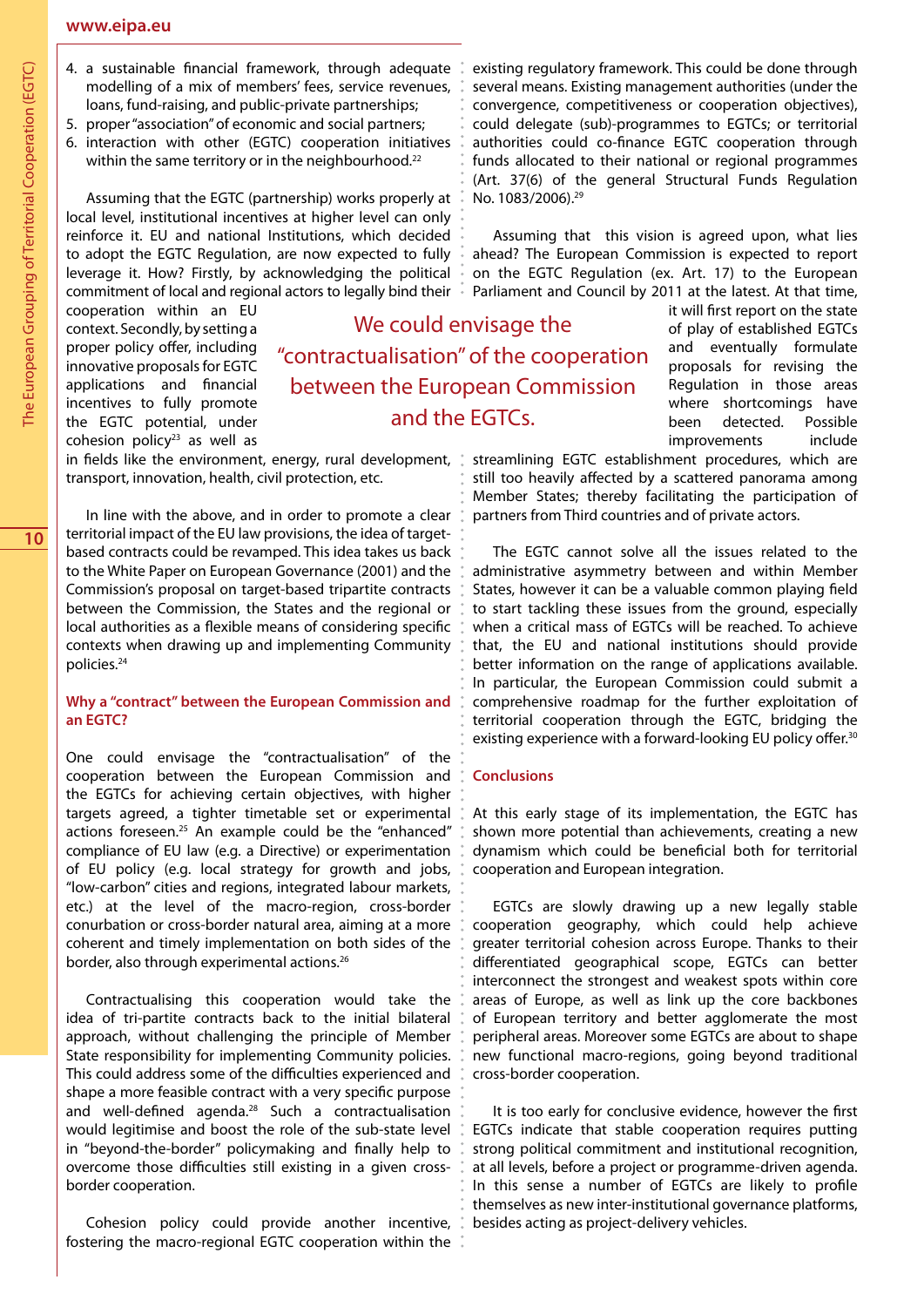purpose of improving EU multilevel integration. At local level, the cooperation should be orientated to inclusive and operational partnerships rather than purely institutional gatherings. The participation of economic and social partners, as well as of national authorities, when relevant, should be actively promoted. At EU level, a clear set of policy offer , including institutional and financial incentives, should be put in place: result-oriented contractualisation between the European Commission and EGTCs could be an avenue to explore.

Last but not least, the first generation of EGTCs are likely not only to present challenges, but also to provide a set of "local solutions", tackling legal and administrative

Some actions seem opportune to make the EGTC fit the : uncertainties and disparities. This knowledge/expertise could be managed at EU level to improve the "usability" of the tool and spread its leverage effects across applications: EU project or program management, large infrastructures, cross-border services, cooperation with third countries,  $etc.<sup>31</sup>$ 

> The EGTC can represent a significant development in the political landscape at local and regional level. It could bring a sense of European neighbourhood to citizens as well as provide local political classes with a substantial European perspective. A new vision for a generation of politicians, no longer divided by post-war borders, who would rather have the shared challenge of jointly projecting their borderless territory within, and beyond, our continent - Europe.

#### **Annex: State of play in the establishment of EGTCs** – at editorial closure, June 2009

#### **a. EGTCs formally established32**

| <b>EGTC</b> name                                                   | Law<br>nature | <b>Countries of</b><br>members <sup>*</sup> | No. of<br>members | <b>Nature of</b><br>members | <b>Reference</b><br><b>Territory</b><br>(km2) | <b>Reference</b><br><b>Population</b><br>1000 inhab. | Date of<br>establishment |
|--------------------------------------------------------------------|---------------|---------------------------------------------|-------------------|-----------------------------|-----------------------------------------------|------------------------------------------------------|--------------------------|
| Eurometropole<br>Lille-Kortrijk-Tournai<br>www.lillemetropole.fr   | Public        | BE, FR                                      | 14                | Mix level of<br>government  | 3.544                                         | 2.000                                                | 21/01/08                 |
| Galicia-Norte Portugal (GNP)                                       | Public        | ES, PT                                      | $\overline{2}$    | Regional                    | 50.852                                        | 6.817                                                | 23/10/08                 |
| Ister-Granum EGTC Limited<br>www.istergranum.hu                    | Private       | HU, SK                                      | 85                | Municipal                   | 2.000                                         | 2.000                                                | 12/11/08                 |
| Amphictyony<br>www.amphictyony.gr                                  | Private       | CY, FR, EL, IT                              | 50                | Municipal                   | n.a.                                          | n.a                                                  | 01/12/08                 |
| Karst-Bodva EGTC Limited                                           | Private       | HU, SK                                      | 3                 | Municipal                   | 53                                            | $\overline{2}$                                       | 11/02/09                 |
| Duero-Douro<br>www.duero-douro.com                                 | Public        | ES, PT                                      | 175               | Municipal                   | 8.785                                         | 103                                                  | 11/02/09                 |
| West-Flanderen / Flandre-<br>Dunquerque-Côte d'Opale<br>www.cud.fr | Public        | BE, FR                                      | 13                | Mix level of<br>government  | 7.808                                         | 2.079                                                | 25/03/09                 |

\* Underlined countries host the registered seat of the EGTC.

#### **b. EGTCs expected to be established33**

| <b>EGTC</b> name                                                             | Law<br>nature | <b>Countries of</b><br>members <sup>*</sup> | No. of<br>members | Nature of<br>members             | Reference<br><b>Territory</b><br>(km2) | Reference<br>Population<br>1000 inhab. |
|------------------------------------------------------------------------------|---------------|---------------------------------------------|-------------------|----------------------------------|----------------------------------------|----------------------------------------|
| <b>Euroregion Pyrenees-</b><br>Mediterranean<br>www.euregio.eu               | Public        | ES, FR                                      | 4                 | Regional                         | 109.666                                | 13.550                                 |
| Euroregion<br>Alps-Mediterranean<br>www.euroregion-alpes-<br>mediterranee.eu | Public        | FR, IT                                      | 5                 | Regional                         | 109.179                                | 16.880                                 |
| Eurodistrict Strasbourg-<br>Ortenau<br>www.eurodistrict.eu                   | Public        | FR, DE                                      |                   | Municipal and<br>inter-municipal | 2.176                                  | 868                                    |

\* Underlined countries host the registered seat of the EGTC.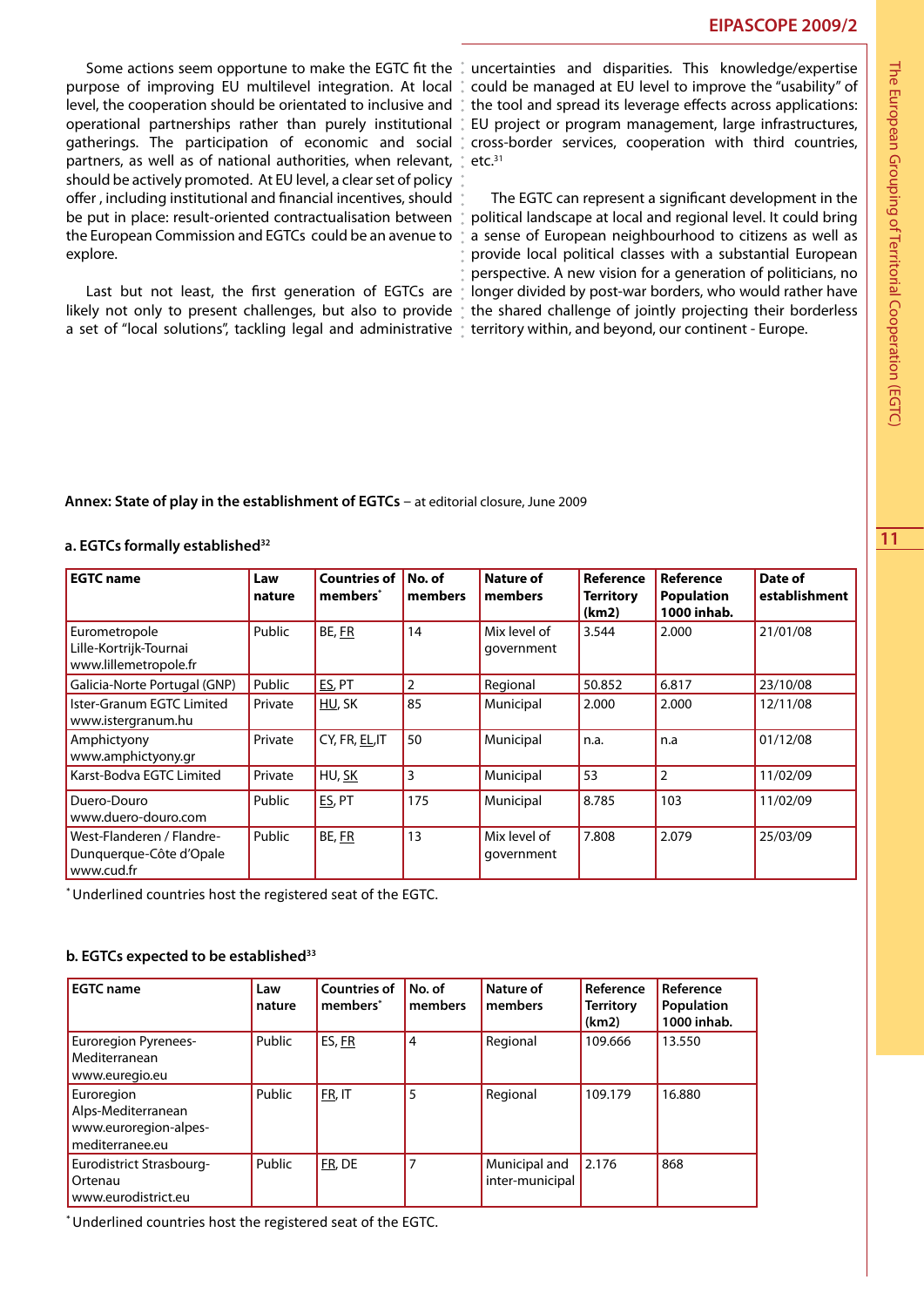#### **c. EGTCs whose establishment is under consideration (not exhaustive list)**

| <b>Cooperation name</b>                                                                  | <b>Countries of partners</b> | <b>Focus of cooperation</b>                             |
|------------------------------------------------------------------------------------------|------------------------------|---------------------------------------------------------|
| Cerdany Joint Cross-border Hospital<br>www.hcerdanya.eu                                  | ES, FR                       | Cross-border health                                     |
| La Grande Région<br>www.granderegion.net                                                 | BE, DE, FR, LU               | Integrated territorial development of large area        |
| Parc Mercantour - Parc Alpes Maritimes<br>www.mercantour.eu<br>www.parcoalpimarittime.it | FR, IT                       | Natural areas preservation and valorisation             |
| <b>Espace Catalan Transfrontalier</b>                                                    | ES, FR                       | Interprovincial cooperation                             |
| Alzette-Belval 2015                                                                      | FR, LU                       | Urban and territorial requalification of a carbon basin |
| <b>EURIMED</b>                                                                           | CY, EL, ES, FR, IT, MT       | Network of Mediterranean main Islands                   |
| UTTS Ung-Tisza-Túr-Sajó<br>(or UTT Ung-Tisza-Túr)                                        | HU, RO, SK, UA               | n.a.                                                    |
| Eurocidade Chaves-Verin                                                                  | ES, PT                       | Cross-border urban development                          |
| Alpe Adria Working Community<br>www.alpeadria.org                                        | AT, HR, HU, IT, SI           | Integrated territorial development of large area        |
| Adriatic Euroregion<br>www.adriaticeuroregion.org                                        | AL, EL HR, IT, ME, SI,       | Sustainable development of sea basin                    |

#### **12** NOTES

- Gianluca Spinaci, Committee of the Regions, Cellule de Prospective, Administrator. Writing in a personal capacity.
- Gracia Vara-Arribas, Senior Lecturer, European Centre for the Regions, EIPA Barcelona.
- <sup>1</sup> Contracting authorities as defined by Art. 1 of Directive 18/2004/ EC of the European Parliament and of the Council of 31 March 2004 on the coordination of procedures for the award of public works contracts, public supply contracts and public service contracts, OJ L 134, 30 March 2004.
- There is a general preclusion to the exercise of powers conferred by public law to safeguard the general interest of the state or other public authorities. See Art. 7 of Regulation (EC) No. 1082/2006 of the European Parliament and of the Council of 5 July 2006 on a European grouping of territorial cooperation (EGTC) OJ L 210, 31 July 2006.
- Gianluca, S. (2008).
- EGTC Regulation, Art. 16/18, "Member States shall make such provisions as are appropriate to ensure the effective application of this regulation", which "should apply by 1 August 2007, with exception of Art. 16, which shall apply from 1 August 2007". 18 Member States have adopted EGTC legislation: Belgium (federal level, Flanders), Bulgaria, Cyprus, Czech Republic, Denmark, Estonia, France, Greece, Hungary, Italy, Lithuania, Luxembourg, Portugal, Romania, Slovakia, Slovenia, Spain and the United Kingdom. Process close to finalization in: Austria, Germany, Ireland, Malta, The Netherlands. Process underway in: Finland, Latvia, Poland, Sweden.
- <sup>5</sup> Opinion CoR 181/2000 fin of 13 March 2002 on Strategies for promoting cross-border and inter-regional cooperation in an enlarged EU - a basic document setting out guidelines for the future.
- The Union "shall promote economic, social and territorial cohesion..." (Art. 3 of the modified Treaty on EU).<br>Faludi, A. (2004).
- 
- Exception: Regulations defining common classification of territorial units for statistics (NUTS).
- These represent: 16% of EU27 GDP; 1/3 of public spending; 2/3 of all public investment expenditure; 56% of public employment. DEXIA, 2009.
- <sup>10</sup> European Framework Convention on Transfrontier Cooperation, (Madrid 21 May 1980), Additional Protocol, 9 November 1995

and Protocol No. 2, 5 May 1998 concerning inter-territorial cooperation, paved the way to cross-border institutional settings, like Euroregions and working communities.

- <sup>11</sup> Barca, F. (2009).
- <sup>12</sup> The consultation on the European Commission's Green Paper on Territorial cohesion (COM(2008) 616 final of 6 October 2008) produced a wide range of replies with different understandings on the definition of territorial cohesion and the role of the **Communities**
- $13$  It is a discontinuous corridor of urbanisation in Western Europe, which stretches approximately from London down to Milan, through Brussels, Amsterdam, Cologne, Frankfurt am Main. It covers one of the world's highest concentrations of people, money, and industry.
- <sup>14</sup> EGTCs under preparation are written in italics.
- <sup>15</sup> "... The tasks of an EGTC shall be limited primarily to the implementation of territorial cooperation programmes or projects co-financed by the Community". Art. 7(3)
- <sup>16</sup> Art. 10 EGTC Regulation: "An EGTC shall have at least the following organs: (a) an Assembly, (…) (b) a director (…)".
- <sup>17</sup> Euroregion Alps-Mediterranean, Art. 4 draft Convention; Euroregion Pyrenees-Mediterranean, Art. 8/13 draft Statute; Ister-Granum EGTC, Art. 2 Statutes.
- <sup>18</sup> Euroregion Pyrenees-Mediterranean at the European Parliament, 3 December 2008.
- <sup>19</sup> Ref. : TEN-T, TEN-E, FP RTD, CIP, Climate Action, Intelligent Energy, etc.
- <sup>20</sup> Illustrative check-list: constitution of running bodies, establishment of (pluri-)annual work-plan and budget, nomination of director(s), staff hiring and establishment, launch of operational projects; communication on the field and at EU level.
- <sup>21</sup> EGTC Eurometropole Lille-Kortrijk-Tournai, Art. 4, Convention: "Territories, towns and municipalities, placed outside the reference territory, however bordering or close to it, could be associated to the works of the Eurometropole". 22 e.g.: Euroregion Alps-Mediterranean/Parc Mercantour-Parco
- Alpi Marittime; Euroregion Pyrenees-Mediterranean/Espace Transfrontalier Catalan/Hôpital Cerdagne;Grande Region/ Euroregio Maas-Rhine/Alzette-Belval.